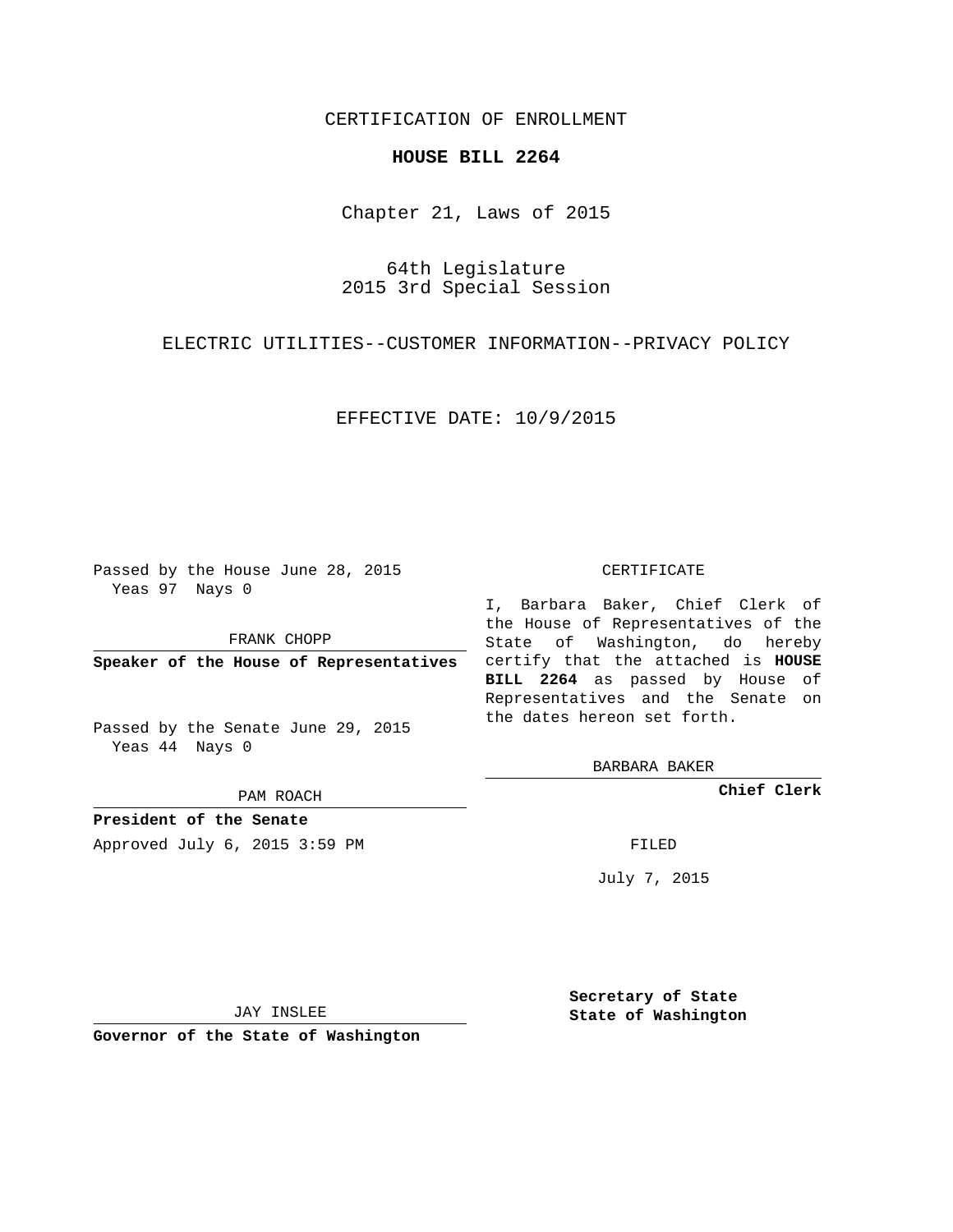Passed Legislature - 2015 3rd Special Session

**State of Washington 64th Legislature 2015 2nd Special Session**

**By** Representatives Smith and Haler

Read first time 06/04/15. Referred to Committee on Technology & Economic Development.

1 AN ACT Relating to amending the statewide minimum privacy policy 2 for disclosure of customer energy use information; and amending RCW  $3$  19.29A.---.

4 BE IT ENACTED BY THE LEGISLATURE OF THE STATE OF WASHINGTON:

5 **Sec. 1.** RCW 19.29A.--- and 2015 c 285 s 3 are each amended to read as follows:6

7 (1) An electric utility may not sell private or proprietary 8 customer information.

 (2) An electric utility may not disclose private or proprietary customer information with or to its affiliates, subsidiaries, or any other third party for the purposes of marketing services or product offerings to a retail electric customer who does not already subscribe to that service or product, unless the utility has first obtained the customer's written or electronic permission to do so.

15 (3) The utility must:

 (a) Obtain a retail electric customer's prior permission for each instance of disclosure of his or her private or proprietary customer information to an affiliate, subsidiary, or other third party for purposes of marketing services or products that the customer does not 20 already subscribe to; and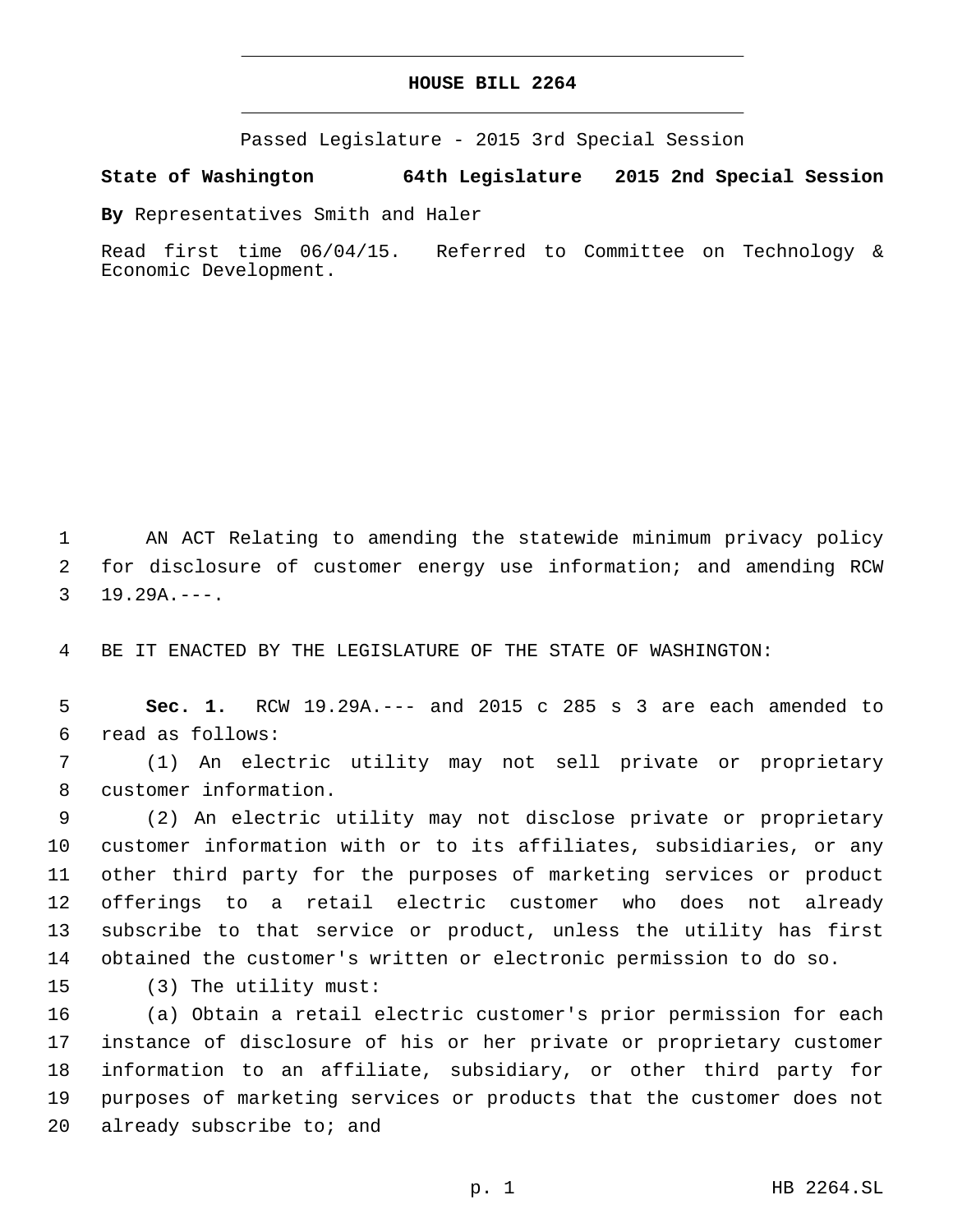(b) Maintain a record for each instance of permission for disclosing a retail electric customer's private or proprietary customer information.3

 (4) An electric utility must retain the following information for each instance of a retail electric customer's consent for disclosure of his or her private or proprietary customer information if provided 7 electronically:

 (a) The confirmation of consent for the disclosure of private 9 customer information;

 (b) A list of the date of the consent and the affiliates, subsidiaries, or third parties to which the customer has authorized disclosure of his or her private or proprietary customer information; 13 and

 (c) A confirmation that the name, service address, and account number exactly matches the utility record for such account.

 (5)(a) This section does not require customer permission for or prevent disclosure of private or proprietary customer information by an electric utility to a third party with which the utility has a contract where such contract is directly related to conduct of the utility's business, provided that the contract prohibits the third 21 party from further disclosing or selling any private or proprietary customer information obtained from the utility to a party that is not the utility and not a party to the contract with the utility.

 (b) The legislature finds that the disclosure or sale of private or proprietary customer information by a third party, when prohibited by a contract under this subsection (5), is a matter vitally 27 affecting the public interest for the purpose of applying the consumer protection act, chapter 19.86 RCW, to the third party. Disclosure or sale of private or proprietary customer information by 30 a third party, when prohibited by a contract under this subsection (5), is not reasonable in relation to the development and preservation of business and is an unfair or deceptive act in trade or commerce and an unfair method of competition for the purpose of applying the consumer protection act, chapter 19.86 RCW.

 (6) This section does not prevent disclosure of the essential 36 terms and conditions of special contracts.

 (7) This section does not prevent the electric utility from inserting any marketing information into the retail electric 39 customer's billing package.